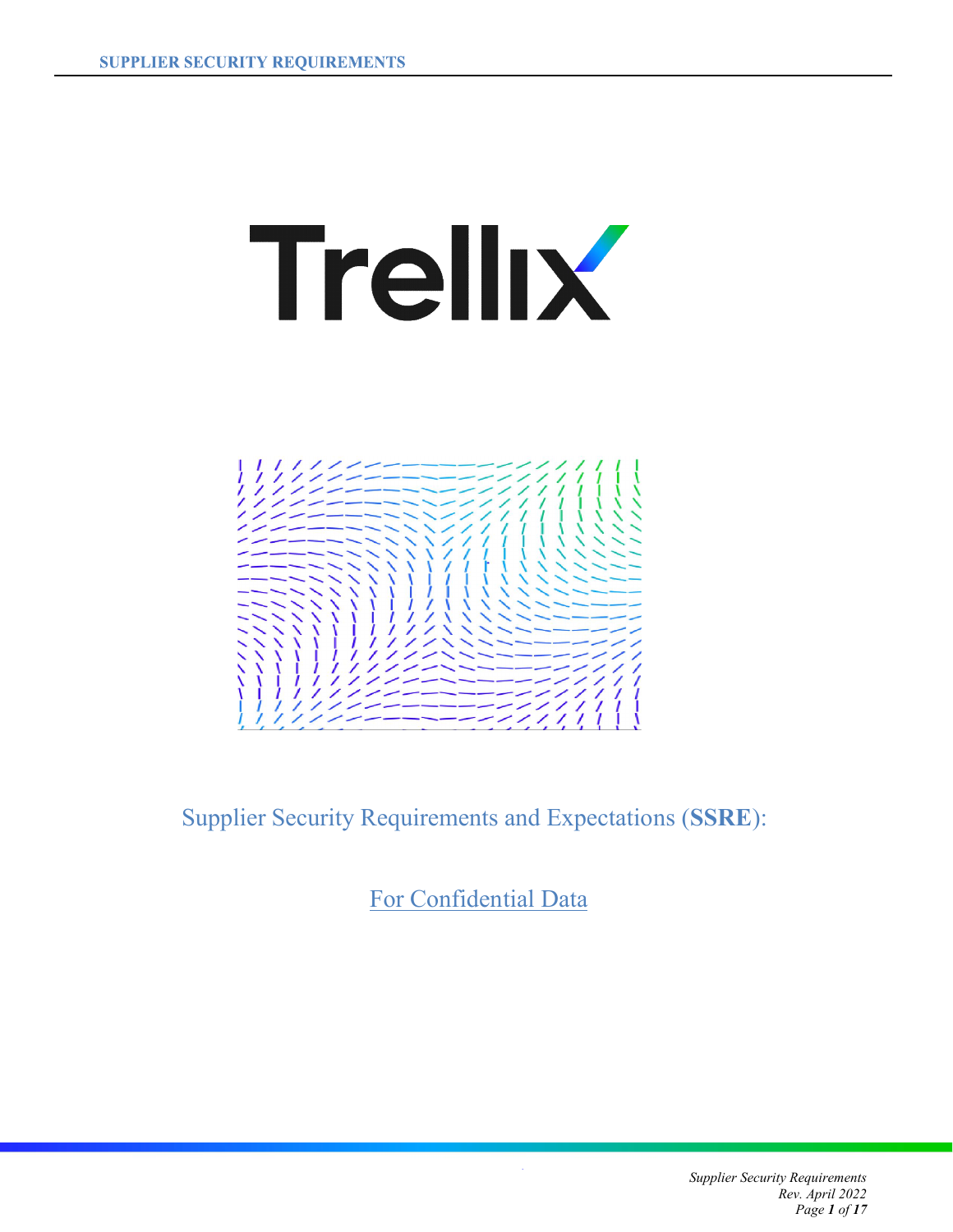# **1. INTRODUCTION**

These Supplier Security and Privacy Requirements ("**SSPRs**") establish Supplier's minimum-security standards for protection of Trellix (the "Company," "We," "Us," or "Our") Confidential Information, including Personal Data.

To achieve security compliance, Suppliers and their subcontractors are wholly responsible for implementing all the security controls defined herein to protect the data they manage, host or process for any function or activity implemented on behalf of Us. This SSRE is not intended to be an all-inclusive list of security requirements. Each solution may generate unique or specific requirements that must be addressed with the appropriate security controls and defined in the applicable statement of work executed by the parties. This SSRE should be reviewed by the Supplier's Chief Information Officer (CIO) or Security Officer responsible for contracted services. It is the responsibility of the primary Supplier to review the SSRE with its subsidiaries and subcontractors responsible for service delivery to Us or on Our behalf and to ensure subcontractor's compliance herewith. The Supplier is responsible for conformance to the SSRE when services are performed by itself, its subsidiaries, or its subcontractors. This version of the SSRE covers data classified up to Confidential. The Company business owner is responsible for classifying the data of their web application and communicating it to the Supplier. At a minimum, Suppliers must be capable of implementing security controls required to protect data classified as Confidential.

Supplier must ensure their subsidiaries and subcontractors are compliant with all regulatory and local governing laws as well as Data Protection Laws for the services under contract with Us. Examples include, but are not limited to, GDPR, CCPA and CAN-SPAN Act compliance. Suppliersare responsible for compliance with any laws and regulatory requirements applicable to their use of the system.

## **2. GENERAL UNDERTAKINGS**

Suppliers shall review all security controls cited in this document and may request clarification where needed. Suppliers shall notify the appropriate Company business owner of full compliance in writing authorized by a company official. Existing Suppliers that complied with a previous version of the SSRE must review and adhere to instructions in this document as We may have included important updates/changes from previous versions. If a Supplier, their subsidiaries, or subcontractors are not fully compliant to all minimum-security requirements, the Supplier shall provide in writing the extent of noncompliance and give committed plan of action detailing when the requirements will be fully met. The Company Information Security team shall evaluate a Supplier's security capability. If approved by Us, the Supplier plans will be documented in the contract. During a contract review, a Supplier's performance of the SSRE security requirements, the completion of non-compliant security controls plus the Supplier's track record for prompt remediation of vulnerabilities will be evaluated.

Suppliers shall agree to fully comply with the Company Code of Conduct, as set forth at the Supplier Ethics Expectations portal and the [Electronic Industries Code of Conduct.](http://www.eiccoalition.org/standards/code-of-conduct/) Additionally, while performing services in Our owned or operated facilities, Suppliers shall agree to abide by all Company Corporate and Security Policies while performing such services including,but not limited to, safety, health and hazardous material management rules, and rules prohibiting misconduct on Buyer's premises including, but not limited to, use of physical aggression against persons or property, harassment, and theft. Suppliers will perform only those services identified in a duly executed statement of work and will work only in areas designated for such services. Suppliers shall take all reasonable precautions to ensure safe working procedures and conditions for performance on Our premises and shall keep Our site neat and free from debris.

Supplier agrees to implement data protection by design and by default and appropriate technical and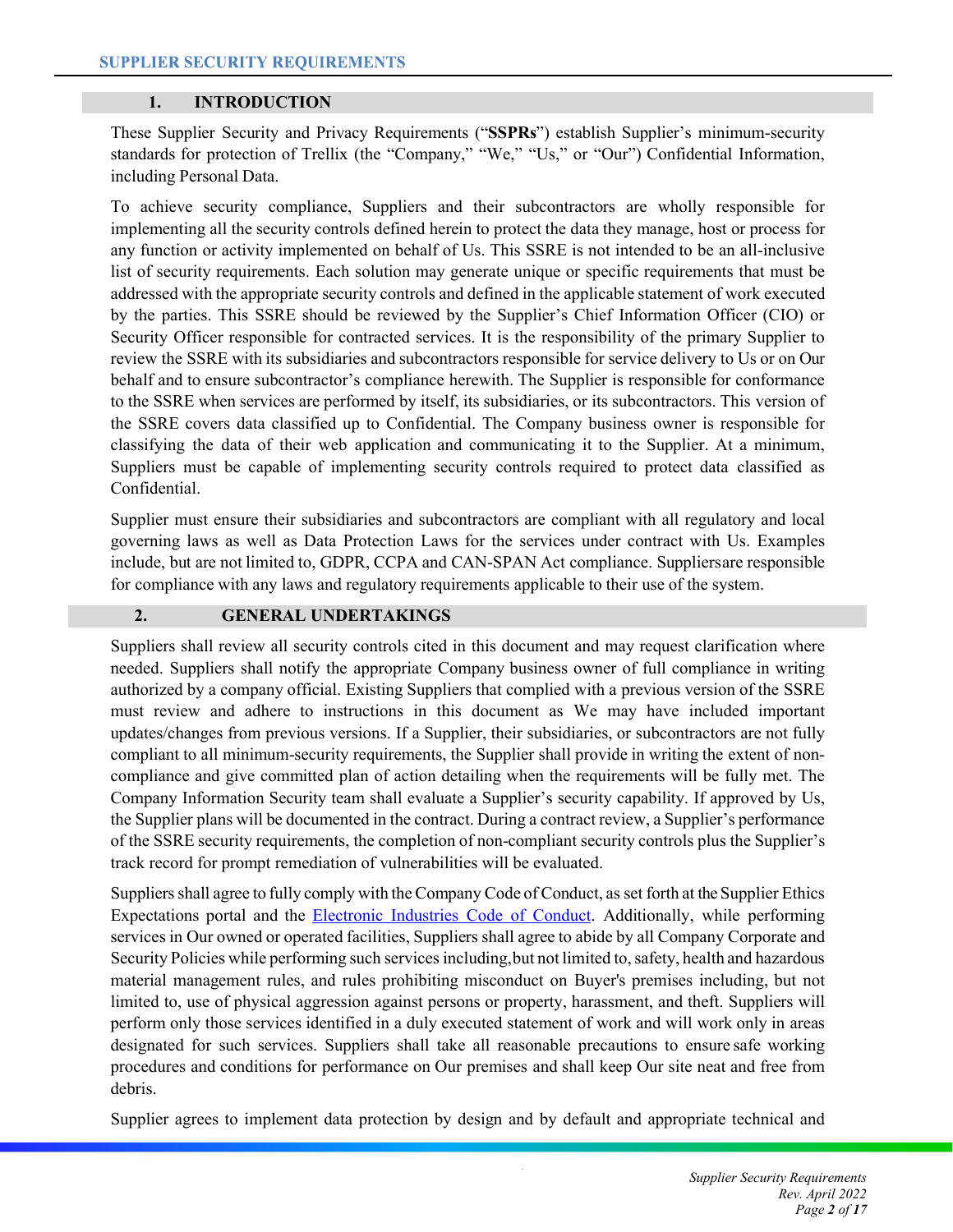organizational measures to ensure a level of security appropriate to the risk.

Considering the state of the art, the costs of implementation and the nature, scope, context, and purposes of processing as well as the risk ofvarying likelihood and severity for the rights and freedoms of natural persons, Supplier implements the following measures:

- the pseudonymization and encryption of Personal Data;
- the ability to ensure the ongoing confidentiality, integrity, availability, and resilience of processing systems and services;
- the ability to restore the availability and access to personal data in a timely manner in the event of a physical or technical incident; and
- a process for regularly testing, assessing, and evaluating the effective of technical and organizational measures for ensuring the securityof the processing.

Supplier acknowledges that Personal Data retention and replication should always be assessed against business need and minimized, either by not collecting unnecessary data or by deleting data as soon as the need for it has passed and that holding any Personal Data presents security risks.

# **3. CLOUD SERVICES AND SYSTEMS**

Cloud-based systems may only contain Confidential Information subject to the prior written approval of Us and must be certified to ISO 27001 standards as a minimum. We reserve the right to perform a security review and risk assessment of applications and services containing Confidential Information in the cloud prior to implementation. Any changes to the architecture or function of a service or data model in the cloud that stores Confidential Information must first be reviewed and approved by the Company Information Security Department. Applications that require physical separation cannot be on a cloud-based service unless duly segregated and approved in writing by Us. Supplier shall ensure Confidential Information is fully segregated from Supplier's other customers and/or third parties. In addition, Supplier agrees to allow any regulated End-User Customers (i.e., when a government or regulatory body with binding authority ("**Regulator**") regulates such entity's regulated services such as (*for example - financial services*) or any independent or impartial inspection agents or auditors selected by Us or a regulated End-User Customer, to audit Supplier and Supplier agrees to allow Us to provide any such reports to its End-User Customers where required.

# **4. VULNERABILITY MANAGEMENT**

If Supplier is hosting a public-facing Company website, Supplier shall perform daily vulnerability scans on all internet facing web sites where We have branded content. We are the primary site owner when 'Trellix' is part of the URL. We use the Secure vulnerability scanning solution. Vulnerabilities will be reported to the Supplier for remediation. Supplier can request information for vulnerability reports, demonstration of the vulnerabilities (*when available*) and remediation support. We will not charge Supplier for the Company Secure scanning service. We require daily access to the reports. Upon identification of security vulnerabilities in a production application, Supplier must remediate within the minimal following timelines: (i) Urgent or Critical, Company threat rating [5] or [4] must be remediated in 1 to 5 calendar days; (ii) High, Company threat rating [3] must be remediated within 10 calendar days and (iii) Medium, Company threat rating [2] must be remediated within 30 calendar days.

If the security vulnerabilities identified by the Company vulnerability scanning process have not been addressed in the above timelines, We may shut down the web site until the vulnerabilities are remediated. Returning the site to production status requires the site to pass a scan for Our compliance. We consider a web site compliant when Our security standards are met. We will notify Suppliers any time the security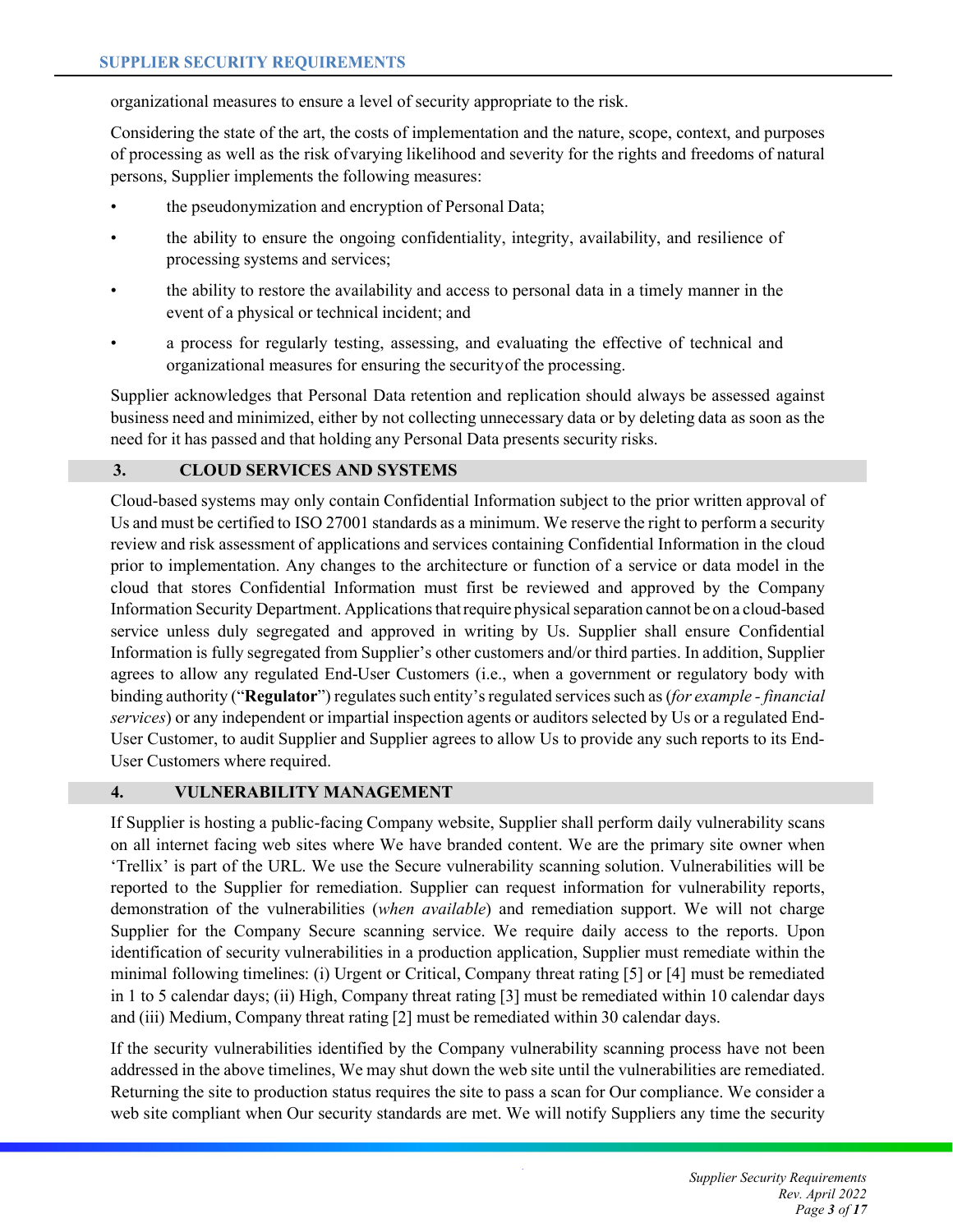standards not met.

## **5. ORGANIZATIONAL MEASURES**

The implementation and operational effectiveness of all below controls are mandatory. The below organizational measures are derived from Company Third-Party Information Security Risk requirements, which align to leading industry standards. *Unless Supplier informs Us and requires specific modifications to the below, the following Organizational Measures will be deemed agreed upon by the Supplier*.

| <b>Control Title</b>                                                                                                                                                                                                                                                                                                                                                                                             | <b>Control Description</b>                                                                                                                                                                                                                                                                                                                                                                                                                                                                                                                                                                                                                                                                                                                             | <b>Reference to</b><br><b>Industry Standard</b> | <b>Implemented?</b><br>(Yes/No) |
|------------------------------------------------------------------------------------------------------------------------------------------------------------------------------------------------------------------------------------------------------------------------------------------------------------------------------------------------------------------------------------------------------------------|--------------------------------------------------------------------------------------------------------------------------------------------------------------------------------------------------------------------------------------------------------------------------------------------------------------------------------------------------------------------------------------------------------------------------------------------------------------------------------------------------------------------------------------------------------------------------------------------------------------------------------------------------------------------------------------------------------------------------------------------------------|-------------------------------------------------|---------------------------------|
| <b>Organizational Measures</b><br>Supplier has a specific resource assigned that is accountable for security management.<br>All systems have malware management which includes up to date signature files running on all<br>production systems.<br>If administration of any systems or applications is performed outside the Suppliers secured intranet, it must be<br>done through asecure channel (VPN or SSL) |                                                                                                                                                                                                                                                                                                                                                                                                                                                                                                                                                                                                                                                                                                                                                        |                                                 |                                 |
| Governance<br>Personnel                                                                                                                                                                                                                                                                                                                                                                                          | Supplier has appointed designated<br>governance staff on the topic of Information<br>Security and Data Privacy to ensure<br>compliance with industry requirements (e.g.,<br>Data Protection Officer, Information Security<br>Officer)                                                                                                                                                                                                                                                                                                                                                                                                                                                                                                                  | ISO 27701 6.3.1.1                               | Yes                             |
| Industry<br><b>Standards</b>                                                                                                                                                                                                                                                                                                                                                                                     | Supplier follows industry standards and laws,<br>regulations, and applicable guidelines.<br>Supplier is certified against (at a minimum)<br>the ISO 27001 standard and has a periodic<br>cycle of internal andexternal audits to ensure<br>the continued compliance of all applicable<br>security controls. Supplier shall submit a<br>copy of any industry standard accreditation<br>applicable to the products or services it is<br>providing to Us (e.g., ISO27001, PCI-DSS or<br>SSAE16/18-SOC 2 audits performed by an<br>independent auditorwithin the last year)<br>and provide annual updates of the<br>accreditation during the term of the<br>Agreement. Supplier shall also inform Us of<br>its adherence to data protection certification. | ISO 27001 A.12.7.1                              | Yes                             |
| Privacy &<br><b>Protection of</b><br><b>Personal Data</b>                                                                                                                                                                                                                                                                                                                                                        | Supplier takes measures to ensure protection<br>of Personal Data as required with relevant<br>legislation such as the GDPR.<br>At a minimum, Supplier encrypts data at rest<br>and in transit as required by law, regulation,<br>and applicable guidelines.                                                                                                                                                                                                                                                                                                                                                                                                                                                                                            | ISO 27001 A.18.1.4                              | Yes                             |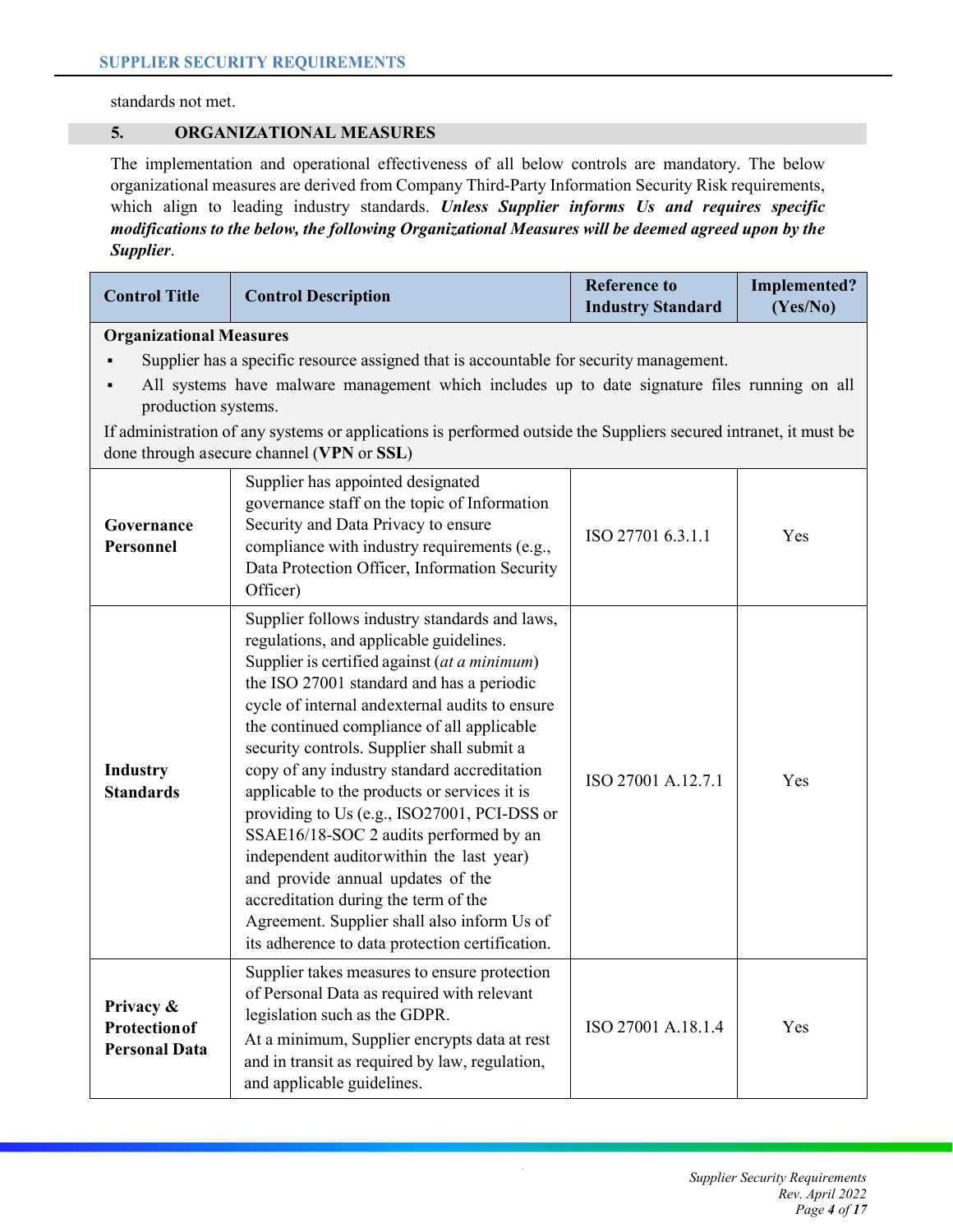| <b>Control Title</b>                                     | <b>Control Description</b>                                                                                                                                                                                                                         | <b>Reference to</b><br><b>Industry Standard</b> | Implemented?<br>(Yes/No) |
|----------------------------------------------------------|----------------------------------------------------------------------------------------------------------------------------------------------------------------------------------------------------------------------------------------------------|-------------------------------------------------|--------------------------|
| <b>Information</b><br><b>Security</b><br><b>Policies</b> | Information security policies are<br>implemented within the Supplier and<br>available to all employees. Such policies are<br>reviewed at planned intervals by appropriate<br>personnel to ensure their continued effectives<br>to the organization | ISO 27001 A.5.1.1<br>ISO 27001 A.5.1.2          | <b>Yes</b>               |
| <b>Segregation of</b><br><b>Duties</b>                   | Conflicting duties shall not be granted to an<br>employee, e.g., roles/permissions in an IT<br>application. In addition, IT environments<br>should be segregated where appropriate<br>(development vs test environment etc.)                       | ISO 27001 A.6.1.2<br>ISO 27001 A.12.1.4         | Yes                      |

# **Information Security & Privacy Awareness**

- ß Supplier personnel must be trained in Supplier security policies and be required to know changes or updates to these policies.
- ß Security training, including new threats and vulnerabilities, is required for all developers and system administration staff.
- ß All personnel with access to confidential data will have information security training for their respective roles.
- ß All personnel receive regular updates to their training for their respective roles.
- All personnel with access to Personal Data will complete a privacy training class and be knowledgeable and of any specific privacy requirements for the data being handled. This training will be provided by the Supplier or by accessing [https://www.trellix.com/en-us/about/legal.html.](https://www.trellix.com/en-us/about/legal.html)
- ß Refresh training is required annually.
- ß All development staff should be trained on secure coding principles and best practices. Training materials are updated on an ongoing basis to include new threats and vulnerabilities.

| <b>Employee</b><br><b>Screening</b>                            | Supplier has appointed designated<br>governance staff on the topic of Information<br>Security and Data Privacy to ensure<br>compliance with industry requirements (e.g.,<br>Data Protection Officer, Information Security<br>Officer) | ISO 27001 A.7.1.1                      | Yes |
|----------------------------------------------------------------|---------------------------------------------------------------------------------------------------------------------------------------------------------------------------------------------------------------------------------------|----------------------------------------|-----|
| Contractual<br><b>Obligations</b>                              | Contracts with both employees and<br>contractors shall state employee obligations<br>for information security and data privacyboth<br>during and after termination of employment                                                      | ISO 27001 A.7.1.2<br>ISO 27001 A.7.3.1 | Yes |
| <b>Information</b><br>Security &<br>Privacy<br><b>Training</b> | All employees shall receive appropriate<br>education on the topics of information<br>security and data privacy, and remain<br>informed on updates to organizational<br>policies such as the Information Security<br>Policy            | ISO 27001 A.7.2.2                      | Yes |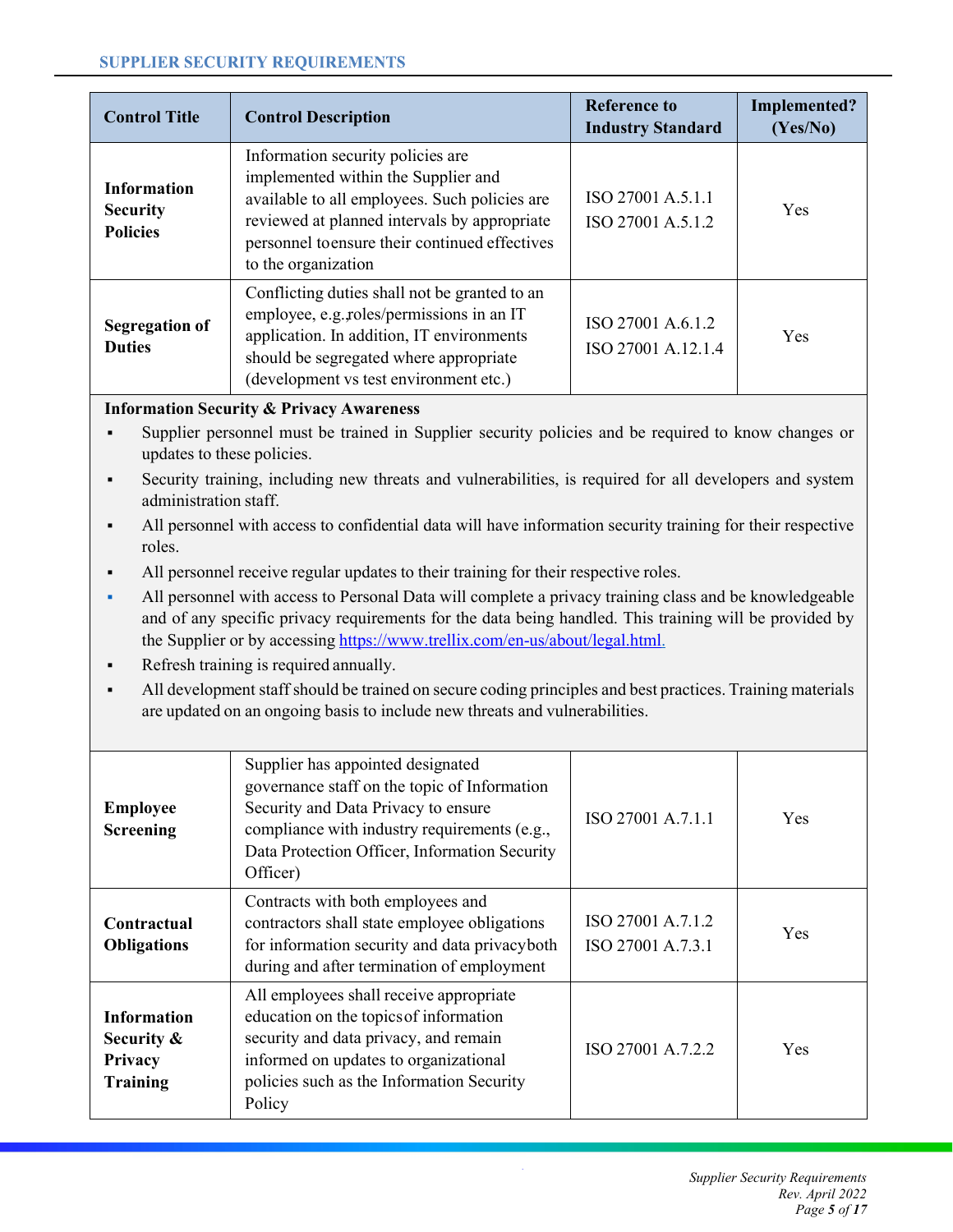| <b>Control Title</b>                        | <b>Control Description</b>                                                                                                                                                                                                                                       | <b>Reference to</b><br><b>Industry Standard</b>             | <b>Implemented?</b><br>(Yes/No) |
|---------------------------------------------|------------------------------------------------------------------------------------------------------------------------------------------------------------------------------------------------------------------------------------------------------------------|-------------------------------------------------------------|---------------------------------|
| <b>IT Asset Management</b>                  |                                                                                                                                                                                                                                                                  |                                                             |                                 |
|                                             | All data provided by Us shall be considered Confidential.                                                                                                                                                                                                        |                                                             |                                 |
| <b>Asset Register</b>                       | A dedicated IT asset register is operational<br>and is maintained which identifies key<br>information at asset-level such as owner                                                                                                                               | ISO 27001 A.8.1.1<br>ISO 27001 A.8.1.2                      | Yes                             |
| <b>Acceptable Use</b>                       | Formalized policy exists and is available to<br>all employees on the topic of acceptable use<br>of IT assets such as company<br>laptops/desktops                                                                                                                 | ISO 27001 A.8.1.3                                           | Yes                             |
| <b>Return of IT</b><br><b>Assets</b>        | Upon termination of employment, end users<br>return all company-owned IT assets                                                                                                                                                                                  | ISO 27001 A.8.1.4                                           | Yes                             |
| <b>Information</b><br><b>Classification</b> | All data provided to the Supplier shall be<br>considered Confidential. Such rules should<br>be adopted organization-wide in a dedicated<br>policy/procedure document, and should be<br>considered when handling information as part<br>of operational activities | ISO 27001 A.8.2.1<br>ISO 27001 A.8.2.2<br>ISO 27001 A.8.2.3 | Yes                             |
| <b>Removable</b><br><b>Media Devices</b>    | Sensitive information on media leaving the<br>Supplier's premises should be protected to<br>ensure access is restricted to the appropriate<br>personnel (e.g., by means of encryption)                                                                           | ISO 27018 A.11.4                                            | Yes                             |
| Management<br>& Destruction<br>of Media     | Formalized procedures shall be implemented<br>to ensure lifecyclemanagement of removable<br>media in accordance with Information<br><b>Security Policies</b>                                                                                                     | ISO 27001 A.8.3.1<br>ISO 27001 A.8.3.2<br>ISO 27001 A.8.3.3 | Yes                             |

# **User Access Management**

Supplier has a duty to limit access to personal data on a "*need to know*" basis. Supplier is required to assess the nature of access allowed to an individual user. Supplier agrees that individual staff members shall only have access to data which they require to perform their duties, prevent use of shared credentials (multiple individuals using a single username and password) and detect use of default passwords. Access control must be supported by regular reviews to ensure that all authorized access to personal data is strictly necessary and justifiable for the performance of a function. Supplier has policies in place regarding vetting and oversight of the staff members allocated these accounts. A staff member with similar responsibilities should have separate user and administrator accounts. Multiple independent levels of authentication may be appropriate where administrators have advanced or extra access to personal data or where they have access or control of other's account or security data. Supplier agrees to have strict controls on the ability to download personal data from an organization's systems. Supplier agrees to block such downloading by technical means (disabling drives, isolating network areas or segments, etc.).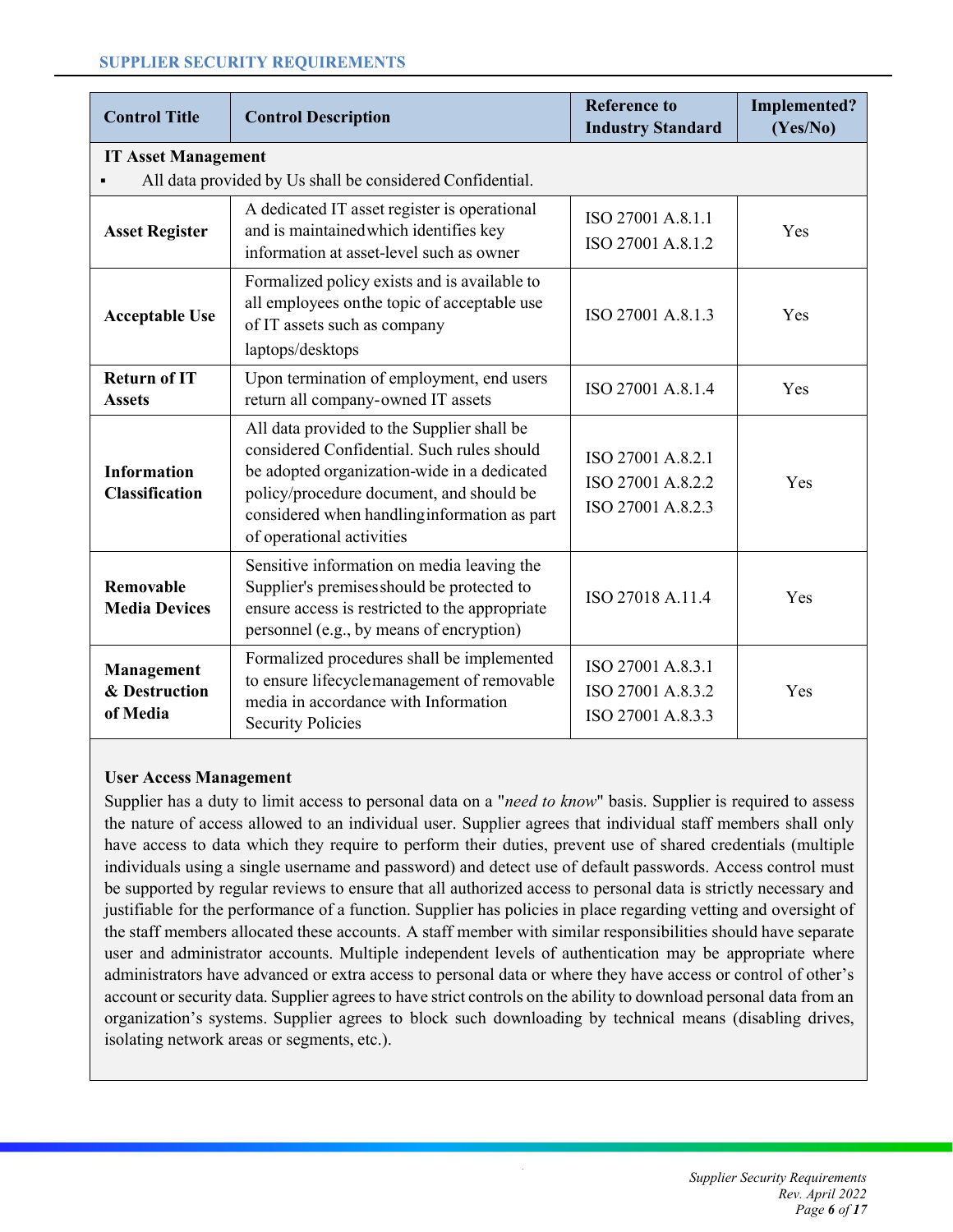| <b>Control Title</b>                                               | <b>Control Description</b>                                                                                                                                                                                                                                                                                                                                                                                                                                                                                                                             | <b>Reference to</b><br><b>Industry Standard</b>                                  | <b>Implemented?</b><br>(Yes/No) |
|--------------------------------------------------------------------|--------------------------------------------------------------------------------------------------------------------------------------------------------------------------------------------------------------------------------------------------------------------------------------------------------------------------------------------------------------------------------------------------------------------------------------------------------------------------------------------------------------------------------------------------------|----------------------------------------------------------------------------------|---------------------------------|
| <b>User</b><br>registration<br>and<br>de-registration              | A formal process should exist to management<br>the assignment, adjustment, and revoking of<br>access rights, considering scenarios such as<br>starters/leavers as well as changing of jobs<br>internally within the organization                                                                                                                                                                                                                                                                                                                       | ISO 27001 A.9.2.1<br>ISO 27001 A.9.2.2<br>ISO 27001 A.9.2.6                      | Yes                             |
| Least<br>Privileged<br><b>Access / Role</b><br><b>Based Access</b> | End users shall only be provided with access<br>to IT/network applications based on the<br>requirements of their role within the<br>organization. By default, an end user should<br>have access to alimited amount of IT<br>resources (i.e., email) unless otherwise<br>authorized by appropriate personnel. In<br>circumstances where an end user requires<br>access to a specific IT application, the<br>minimal level of access required to perform<br>their duties shouldbe granted                                                                | ISO 27001 A.9.1.2                                                                | Yes                             |
| <b>Passwords</b>                                                   | Passwords should be implemented on all IT<br>applications and should not be shared.<br>Passwords should be stored in encrypted<br>form. All passwords must meet the following<br>complexity requirements:<br>Minimum length of 8 characters<br>Must contain at least 1 upper-case character<br>$\overline{\phantom{a}}$<br>Must contain at least 1 number<br>$\overline{\phantom{a}}$<br>Must contain at least 1 special character<br>Must not be the same as the last 24<br>passwords used<br>Accounts are locked after 5 incorrect login<br>attempts | ISO 27001 A.9.2.4<br>ISO 27001 A.9.3.1<br>ISO 27001 A.9.4.2<br>ISO 27001 A.9.4.3 | Yes                             |
| <b>Unique Use of</b><br><b>UserIDs</b>                             | End users should each be assigned an<br>individual user ID or identifier for accessing<br>IT resources to ensure accountability. In<br>circumstances where generic user IDs may<br>exist for various business reasons, only one<br>(1) user should have access to such accounts                                                                                                                                                                                                                                                                        | ISO 27018 A.11.8                                                                 | Yes                             |
| <b>User Access</b><br><b>Reviews</b>                               | End user access to IT applications/resources<br>should be reviewed periodically at defined<br>intervals by appropriate personnel (e.g.,<br>application owner, line manager) to ensure<br>all end users within the organization have the<br>appropriate level of access to perform their<br>duties, and that excessive access rights are<br>not granted                                                                                                                                                                                                 | ISO 27001 A.9.2.5                                                                | Yes                             |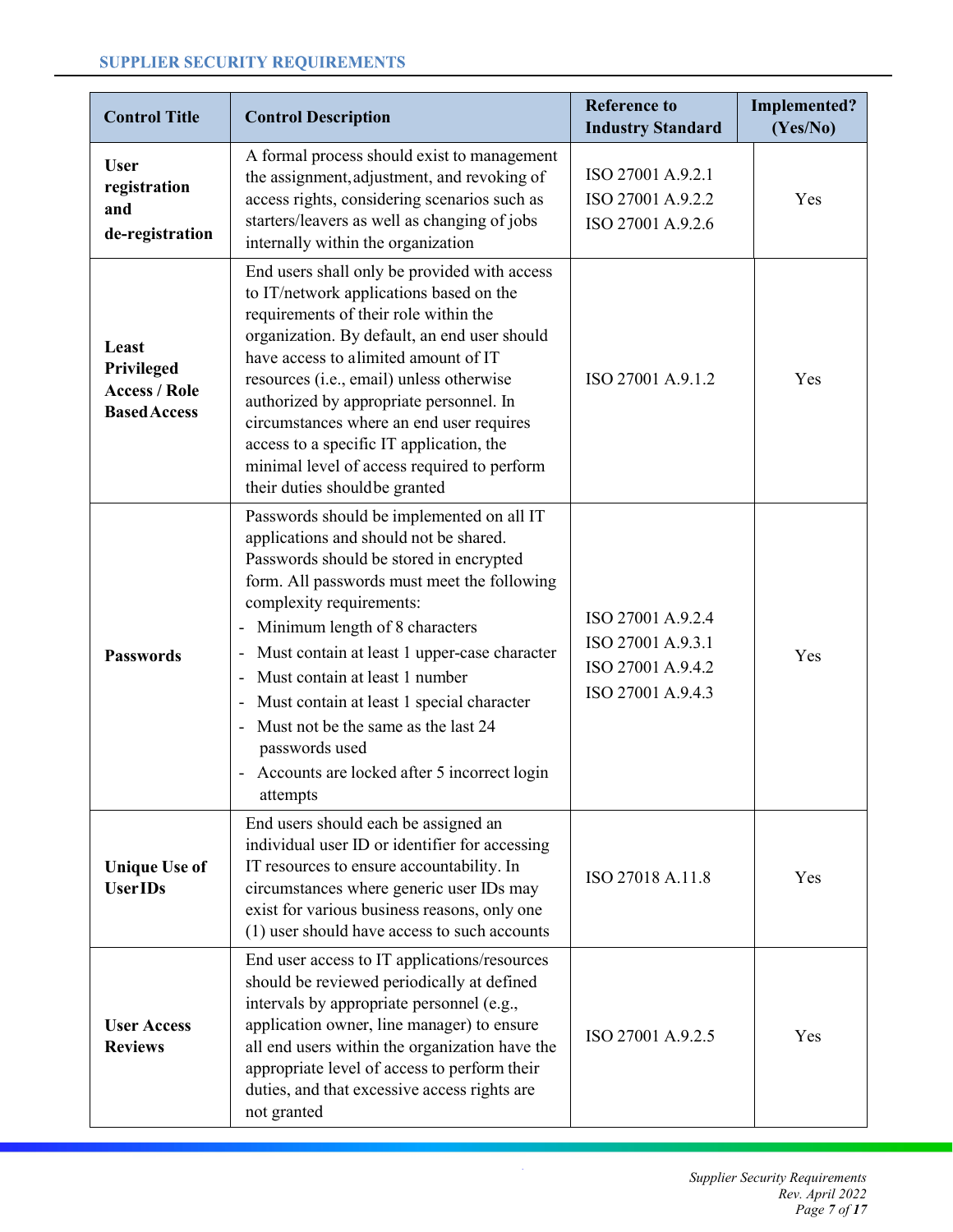| <b>Control Title</b>                                                                                                                                                                                                                                  | <b>Control Description</b>                   | <b>Reference to</b><br><b>Industry Standard</b> | Implemented?<br>(Yes/No) |
|-------------------------------------------------------------------------------------------------------------------------------------------------------------------------------------------------------------------------------------------------------|----------------------------------------------|-------------------------------------------------|--------------------------|
|                                                                                                                                                                                                                                                       | <b>Physical &amp; Environmental Security</b> |                                                 |                          |
| In addition to technical security measures, Supplier has implemented the physical security measures which are<br>necessary to ensure the security and integrity of any Personal Data processed. The physical security measures<br>include at minimum: |                                              |                                                 |                          |
| perimeter security (monitoring of access, office locked and alarmed when not in use);                                                                                                                                                                 |                                              |                                                 |                          |
| restrictions on access to sensitive areas within the building (such as server rooms);                                                                                                                                                                 |                                              |                                                 |                          |
| computer location (so that the screen may not be viewed by members of the public);                                                                                                                                                                    |                                              |                                                 |                          |
|                                                                                                                                                                                                                                                       |                                              |                                                 |                          |

- ß storage of files (files not stored in public areas with access restricted to staff with a need to access particular files); and
- ß secure disposal of records (effective "*wiping*" of data stored electronically; secure disposal of paper records).

| <b>Building</b><br><b>Security</b><br>(Perimeter) | Physical security mechanisms for entering<br>the premises are implemented to ensure that<br>only authorized individuals have access                                                                                                                                                                          | ISO 27001 A.11.1.1                                             | <b>Yes</b> |
|---------------------------------------------------|--------------------------------------------------------------------------------------------------------------------------------------------------------------------------------------------------------------------------------------------------------------------------------------------------------------|----------------------------------------------------------------|------------|
| <b>Building</b><br><b>Security</b><br>(Internal)  | Additional physical security mechanisms for<br>entering areas which contain critical/sensitive<br>information should be restricted to the<br>appropriate personnel (e.g., server room).<br>Video surveillance/intrusion detection<br>capabilities should monitor access to such<br>working area entry points | ISO 27001 A.11.1.2<br>ISO 27001 A.11.1.3<br>ISO 27001 A.11.1.5 | Yes        |
| <b>User</b><br>Workspace                          | Supplier-managed devices such as laptops<br>should have appropriate mechanisms<br>installed to ensure protection when<br>unattended. In support of such, a clean desk<br>policy shall be implemented to minimize the<br>existence of physically stored information                                           | ISO 27001 A.11.2.8<br>ISO 27001 A.11.2.9                       | Yes        |

# **Operational Security**

- ß Suppliers are responsible for data protection, privacy compliance, and security control validation/ certification of their subcontractors.
- ß All data provided by Us should be encrypted using AES-128 or stronger.
- To protect data Integrity, data should be hashed using SHA-256 or stronger.
- All Confidential hard copy data that is no longer required must be shredded by use of a crosscut shredder.
- The print process must be adequately secured to prevent unauthorized disclosure/access.
- ß Extra precautions must be in place to protect the confidential data stored on portable systems or mobile devices. Devices and data must be stored securely when not in use. Portable systems with confidential data must not transfer data by use of Personal Area Networks.
- Web sites and applications must be backed up in accordance with Business Continuity and Disaster Recovery requirements.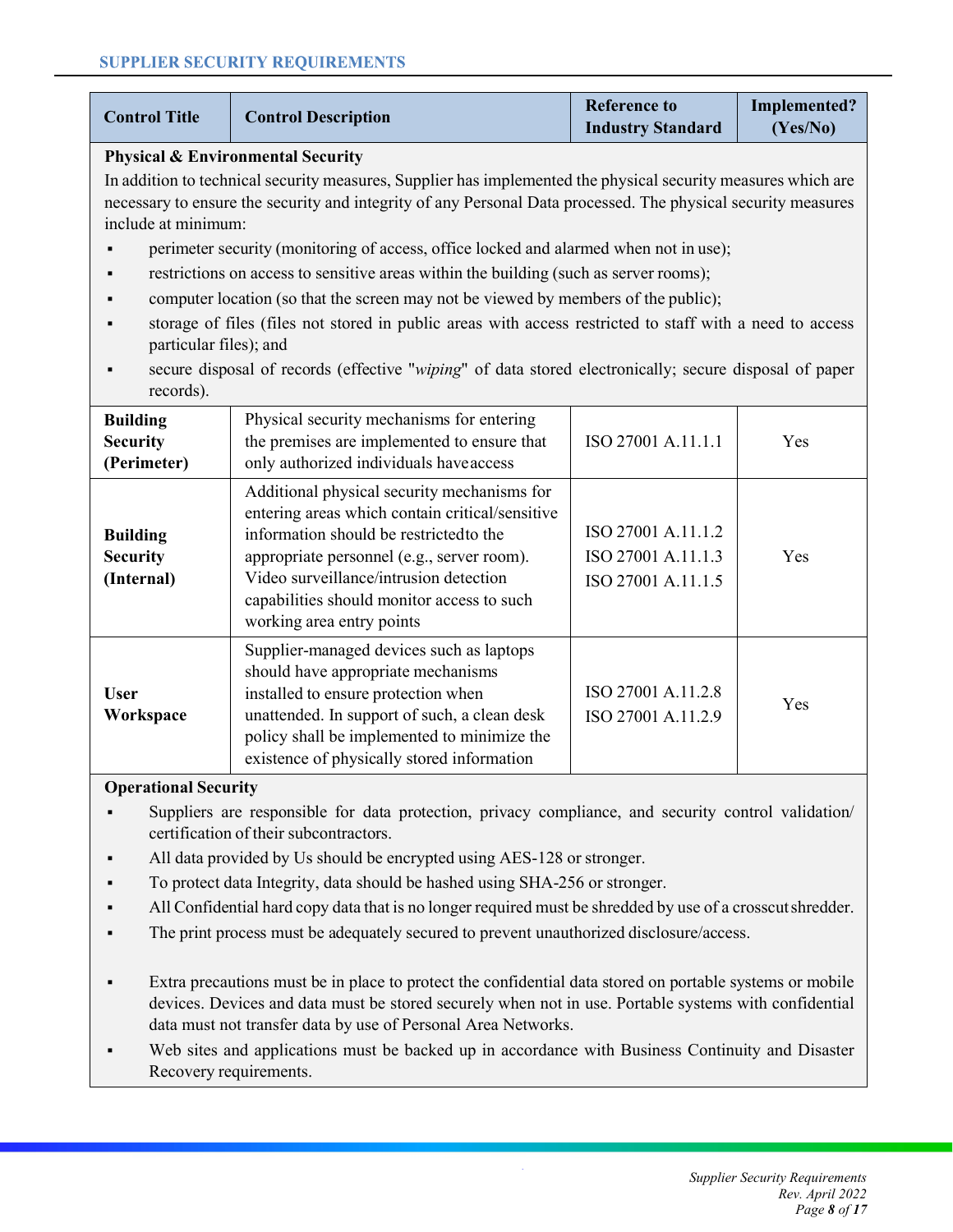| <b>Control Title</b>                                      | <b>Control Description</b>                                                                                                                                                                                                            | <b>Reference to</b><br><b>Industry Standard</b> | <b>Implemented?</b><br>(Yes/No) |
|-----------------------------------------------------------|---------------------------------------------------------------------------------------------------------------------------------------------------------------------------------------------------------------------------------------|-------------------------------------------------|---------------------------------|
| <b>Information</b><br>Backup &<br><b>Restoration</b>      | Backup copies of appropriate information<br>shall be taken as wellas tested regularly in<br>accordance with Supplier's backup policy                                                                                                  | ISO 27001 A.12.3.1                              | Yes                             |
| <b>Event Logging</b>                                      | Event logging should be enabled in IT<br>applications to recordactions such as user<br>activities and reviewed periodically to<br>monitor potential information security events                                                       | ISO 27001 A.12.4.1                              | Yes                             |
| Change<br>Management                                      | Changes to business processes or IT<br>applications should be controlled by means<br>of a formalized process, such as a change<br>request process or governed by a change<br>advisory board (CAB)                                     | ISO 27001 A.12.1.2                              | Yes                             |
| <b>Malware</b><br><b>Controls</b>                         | Capabilities to prevent against and to detect<br>malware should beimplemented which are<br>applicable to all IT resources (e.g., by means<br>of antivirus software, firewalls etc.). All such<br>solutions should be kept up to date. | ISO 27001 A.12.2.1                              | Yes                             |
| <b>Vulnerability</b><br>Management                        | Supplier shall define a process to identify<br>and remediate vulnerabilities to IT<br>applications (e.g., a patch management<br>process)                                                                                              | ISO 27001 A.12.6.1                              | Yes                             |
| <b>End-User</b><br><b>Software</b><br><b>Installation</b> | Supplier shall define rules to govern the<br>installation of softwareon company devices<br>by end users. Where possible, software<br>should not be installed on company-managed<br>devices by anyone other than IT<br>administrators  | ISO 27001 A.12.6.2                              | Yes                             |

# **Communications Security**

- ß Supplier must secure all backup media during transportation and in storage.
- ß Supplier should catalog all media so that a missing storage unit (and which unit it is) shall be easily identified. Supplier should not label media in such a way that it discloses the data it contains or its owner company in a manner that is easily identified by an outsider.
- ß Supplier should maintain system and application backups that support a total system restore for a 30 day period as a minimum. Backup media must be on separate media from the system.
- ß Supplier must destroy all confidential data within 30 days of termination of Supplier contract.
- ß Copies of Confidential Data on system backup media that is co-mingled with other system data are not included

| <b>Network</b><br><b>Security</b> | Corporate network is controlled to protect<br>information by means of security<br>mechanisms and resourcing (incl. segregated<br>where appropriate) | ISO 27001 A.13.1.1<br>ISO 27001 A.13.1.2<br>ISO 27001 A.13.1.3 | Yes |
|-----------------------------------|-----------------------------------------------------------------------------------------------------------------------------------------------------|----------------------------------------------------------------|-----|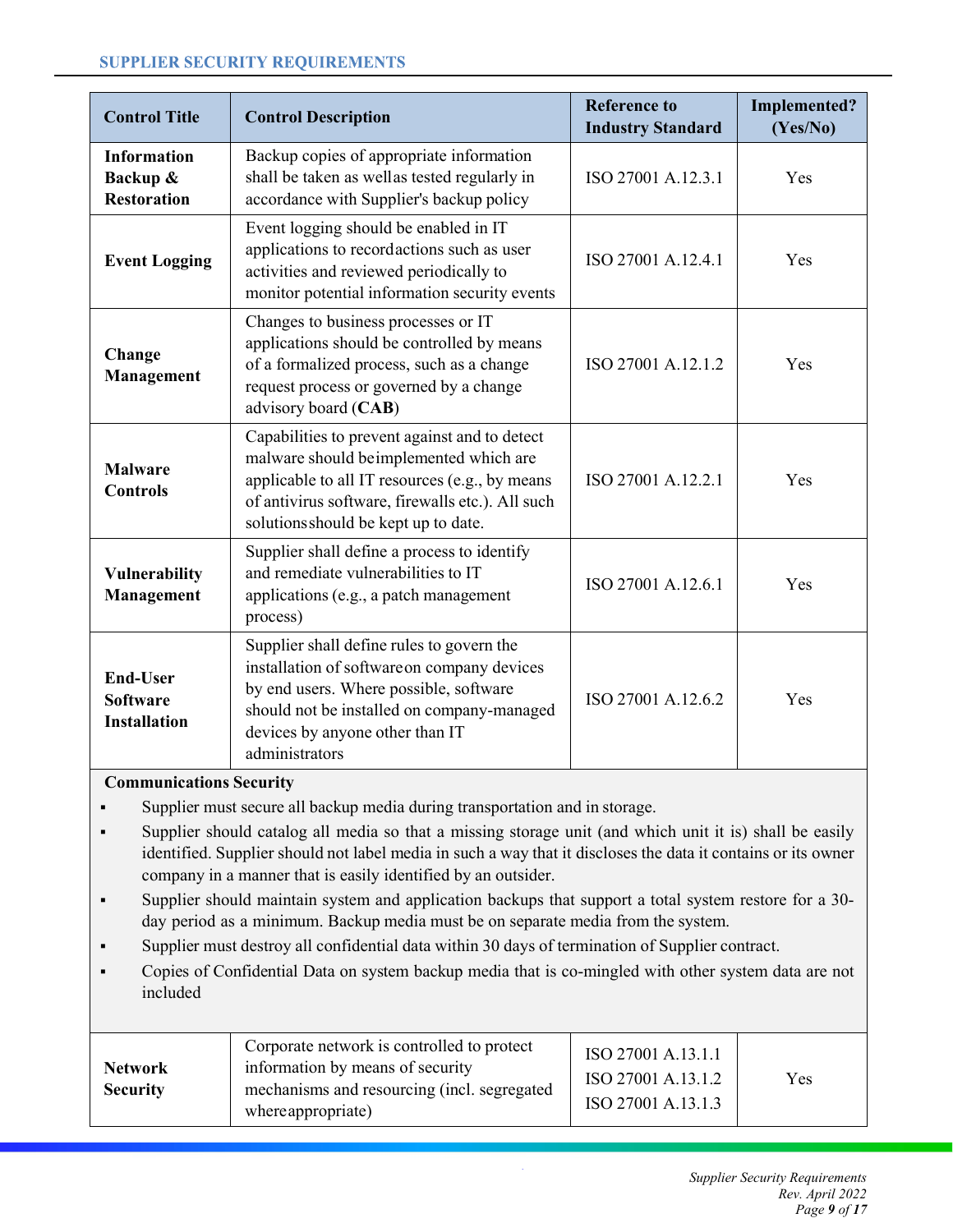| <b>Control Title</b>                                                                                                                                                                                                                                                                                                                                                          | <b>Control Description</b>                                                                                                                                                                                                                                                                              | <b>Reference to</b><br><b>Industry Standard</b> | <b>Implemented?</b><br>(Yes/No) |  |
|-------------------------------------------------------------------------------------------------------------------------------------------------------------------------------------------------------------------------------------------------------------------------------------------------------------------------------------------------------------------------------|---------------------------------------------------------------------------------------------------------------------------------------------------------------------------------------------------------------------------------------------------------------------------------------------------------|-------------------------------------------------|---------------------------------|--|
| <b>Encryption of</b><br><b>Data</b>                                                                                                                                                                                                                                                                                                                                           | Sensitive information shall be encrypted<br>during transmission                                                                                                                                                                                                                                         | ISO 27001 A.13.2.1                              | Yes                             |  |
| <b>Incident Management</b>                                                                                                                                                                                                                                                                                                                                                    |                                                                                                                                                                                                                                                                                                         |                                                 |                                 |  |
|                                                                                                                                                                                                                                                                                                                                                                               | As part of a data security policy, Supplier has a policy in place describing what it does in case of a data breach,<br>and represents it has the capacity to respond adequately to cover the requirements of mandatory breach<br>reporting (where applicable) under applicable Data Protection Laws.    |                                                 |                                 |  |
|                                                                                                                                                                                                                                                                                                                                                                               | Any security event involving or impacting Us and/or a Company website must be reported to Company.<br>Notification must be within 48 hours from detection if Company data, brand, logo or trademarks are<br>involved or compromised.                                                                    |                                                 |                                 |  |
| $\blacksquare$<br>reported to Us.                                                                                                                                                                                                                                                                                                                                             | Any security event where a Company website had unauthorized access or was compromised must be                                                                                                                                                                                                           |                                                 |                                 |  |
| $\blacksquare$                                                                                                                                                                                                                                                                                                                                                                | All systems and applications must be designed to log, monitor, and report all security events. Logs must<br>be tampered proof and/or off system write only log files.                                                                                                                                   |                                                 |                                 |  |
| $\blacksquare$                                                                                                                                                                                                                                                                                                                                                                | In the event of an incident, audit trails must be available to assist investigations. We may request to<br>cooperatively work with the Supplier on security forensics for some incidents.                                                                                                               |                                                 |                                 |  |
| ISO 27001A.16.1.1<br>ISO 27001A.16.1.2<br>Supplier has in place a formalized structure<br><b>Incident</b><br>(e.g., a security operations center) to ensure<br>ISO 27001A.16.1.3<br>Detection &<br>Yes<br>detection and response to information security<br>ISO 27001A.16.1.4<br><b>Response</b><br>events which may be deemed as an incident<br><b>ISO 27001</b><br>A.16.1.5 |                                                                                                                                                                                                                                                                                                         |                                                 |                                 |  |
| <b>Employee</b><br><b>Reporting</b>                                                                                                                                                                                                                                                                                                                                           | Employees/contractors have mechanisms<br>available to report potential incidents or<br>security weaknesses observed                                                                                                                                                                                     |                                                 | Yes                             |  |
| <b>Business Continuity &amp; Disaster Recovery (BCDR)</b>                                                                                                                                                                                                                                                                                                                     |                                                                                                                                                                                                                                                                                                         |                                                 |                                 |  |
| $\blacksquare$                                                                                                                                                                                                                                                                                                                                                                | Cloud-based services require a non-cloud-based solution as one of the Business Continuity / Disaster<br>Recovery options in the event of an incident.<br>Supplier must have a disaster recovery plan in place in the event that a major disruptive incident impacts<br>their ability to provideservice. |                                                 |                                 |  |

- **KED Mission or business critical functions must have a recovery or continuity plan in place per the mutually** agreed upon Service Level Agreement.
- **•** Defined strategies must be tested annually and revised where necessary.
- All system media has a regularly scheduled backup and restore capability implemented and tested.
- ß Supplier personnel responsible to support business and disaster recovery functions must be identified to Us upon request.

| <b>BCDR</b><br><b>Processes</b> | Supplier has in place contingency plans or<br>business recovery strategies, which are<br>inclusive of the concepts of Information<br>Security & Privacy | ISO 27001 A.17 | Yes |
|---------------------------------|---------------------------------------------------------------------------------------------------------------------------------------------------------|----------------|-----|
|---------------------------------|---------------------------------------------------------------------------------------------------------------------------------------------------------|----------------|-----|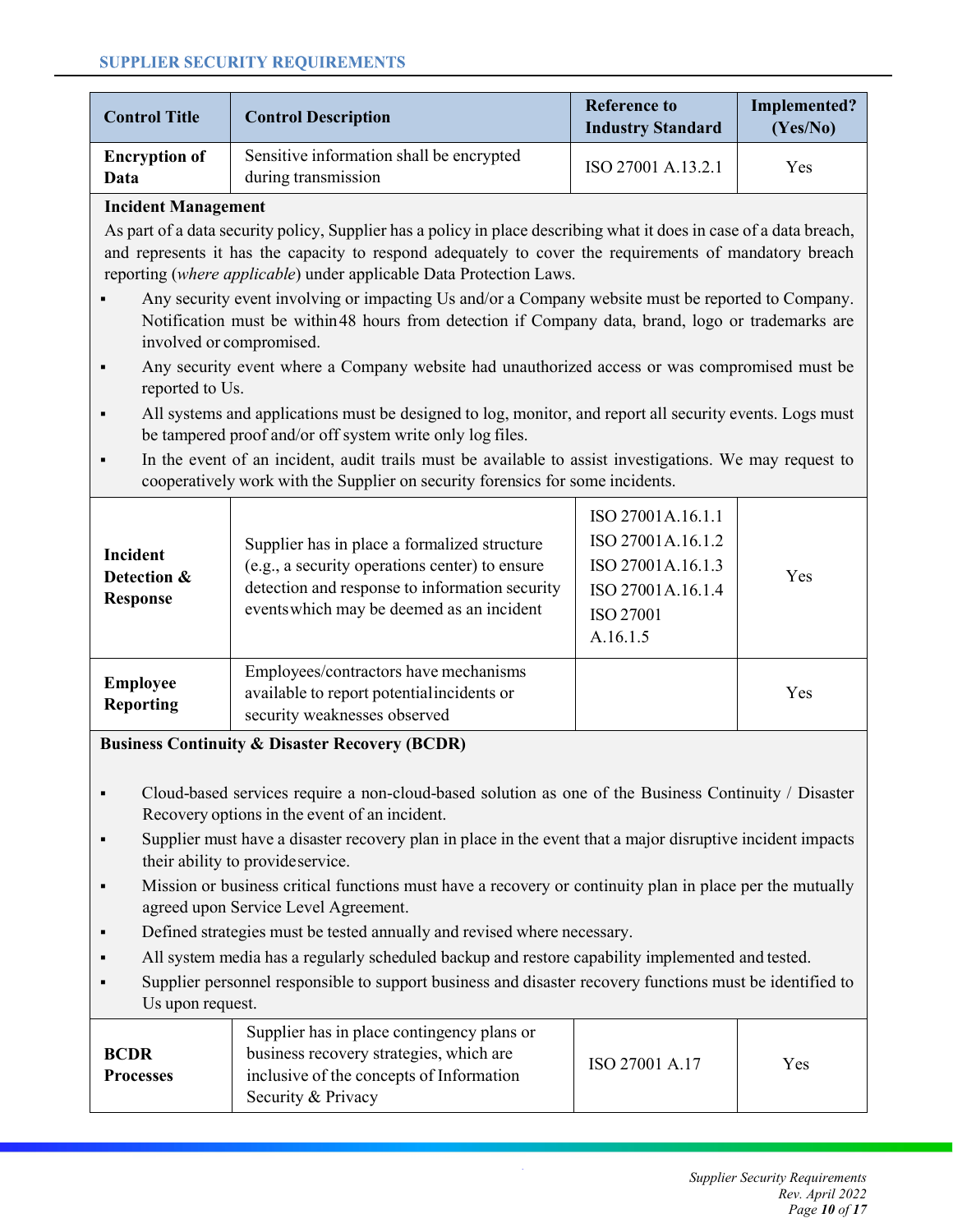## **6. SERVER SECURITY**

#### **6.1 Intrusion Detection**

- All production servers must be located in a secure, access-controlled location.
- ß All systems must be hardened prior to production use including patching of known vulnerabilities. Disable all generic, guest, maintenance, and default accounts.
- Patching of security vulnerabilities to the operating system and software must meet or exceed the service level interval defined by the vendor for the threat level of the vulnerability.
- Test accounts and user accounts are removed/revoked when no longer required.
- ß Development and test systems are isolated from production environment and network.
- **Example 3** Disable all non-required ports and/or services on server operating systems and firewalls.
- ß Consoles with keyboards have password protected screen savers that logoff unattended.

# **6.2** Virtualized System

- ß All Intrusion Detection Systems in place should be configured to provide data on demand, to identify sources of a potential attack/intrusion at the network perimeter.
- ß Systems should have the ability to detect a potential hostile attack. Examples include but are not limited to: Network Intrusion Detection or Host Intrusion Detection/Prevention.
- ß Any single image of data classified as Confidential defines the minimum-security requirement for all virtual instances on the same host system.
- ß Virtualized systems may contain data classified as confidential data. (c) Applications that require physical separation cannot be on the same host system.

### **6.3** Cloud Services and Systems

- ß Any single image of data classified as Confidential defines the minimum-security requirement for all virtual instances in the cloud.
- ß Cloud based systems may contain confidential data. We reserve the right to perform a Security review and Risk Assessment of applications and services containing confidential data in the cloud before implementation.
- ß No services will be run from the cloud that interacts with data exceeding the Company classification of "**Confidential**". (d) Existing services containing confidential data may not be pushed to the cloud or transferred to cloud service vendors without Our approval. It is subject to approval following a Security review and Risk Assessment by Us.

# **7. GENERAL REQUIREMENTS**

### **7.1 Application Development**

- The application and associated databases must validate all input.
- ß Implement safeguards against attacks (e.g., sniffing, password cracking, defacing, backdoor exploits)
- ß Protect the data by using a least privilege and a defense-in-depth layered strategy to compartmentalize the data.
- ß Handle errors and faults by always failing securely without providing non-essential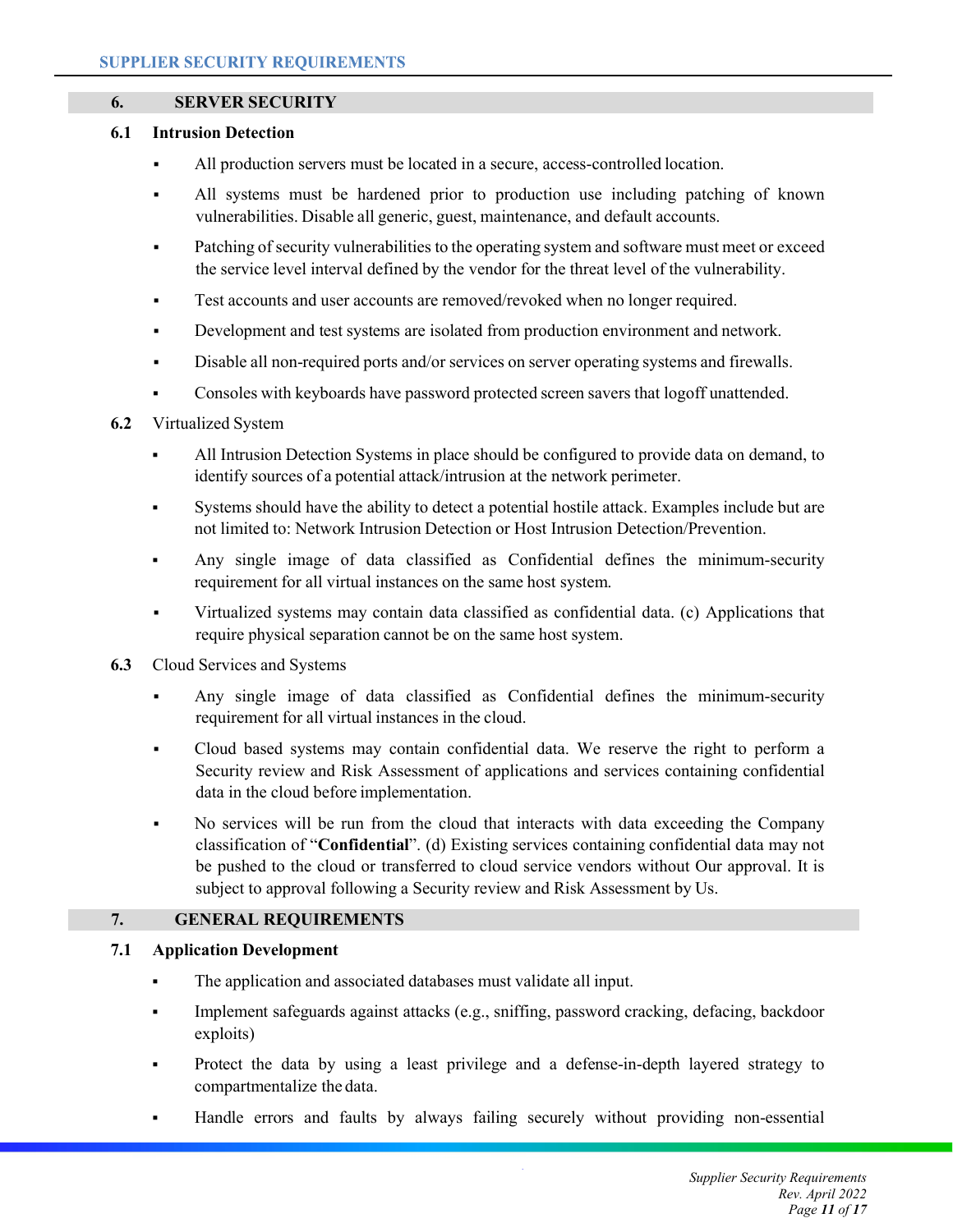information during error handling.

- ß Log data to support general troubleshooting, audit trail investigative requirements, and regulatory requirements, with support for centralized monitoring where appropriate.
- ß Built-in security controls built-in access controls, security auditing features, fail-over features, etc.
- Prevent buffer overflows.
- ß Avoid arithmetic errors.
- ß Implement an error handling scheme. Error messages should not provide information that could be used to gain unauthorized access.
- ß Test data used during development must be non-production simulated data.
- ß Implement protocols (TCP/IP, HTTP, etc.) without deviation from standards.
- **7.2** Security Reviews:
	- Web application vulnerability assessments must be performed during the application development and the deployment lifecycle.
	- ß All third-party software included in the application must meet all security requirements outlined herein.
	- **Secure interfaces for USER LOGIN and user data input of Personal Data must utilize** certificates signed by a trusted Certificate Authority (CA) only. Examples: HTTPS / TLS / SSH.
- **7.3** Security of System Files
	- ß Access to source code must be limited and controlled.
	- During and after development, all applications must ensure the security of system files, plus access to source code and test data.
	- ß All back-door maintenance hooks must be removed from the application before production use.
	- ß Application architecture must prohibit databases containing confidential information from residing on the same server as the application.
	- Databases must be secured as well as the applications and servers on which they reside. (f) Confidential Data is prohibited from residing on systems that have Peer-to-Peer (P2P) applications or Personal Area Networks (**PAN**).
- **7.4** Application Availability
	- ß All applications should be designed to minimize the risk from denial-of-service attacks.
	- ß All applications should limit resources allocated to any user to the minimum necessary to perform the task.
	- ß All applications must prevent unauthenticated users from accessing data or using vital system resources.
- **7.5** Vulnerability Management
	- ß Supplier is responsible for running its own vulnerability management.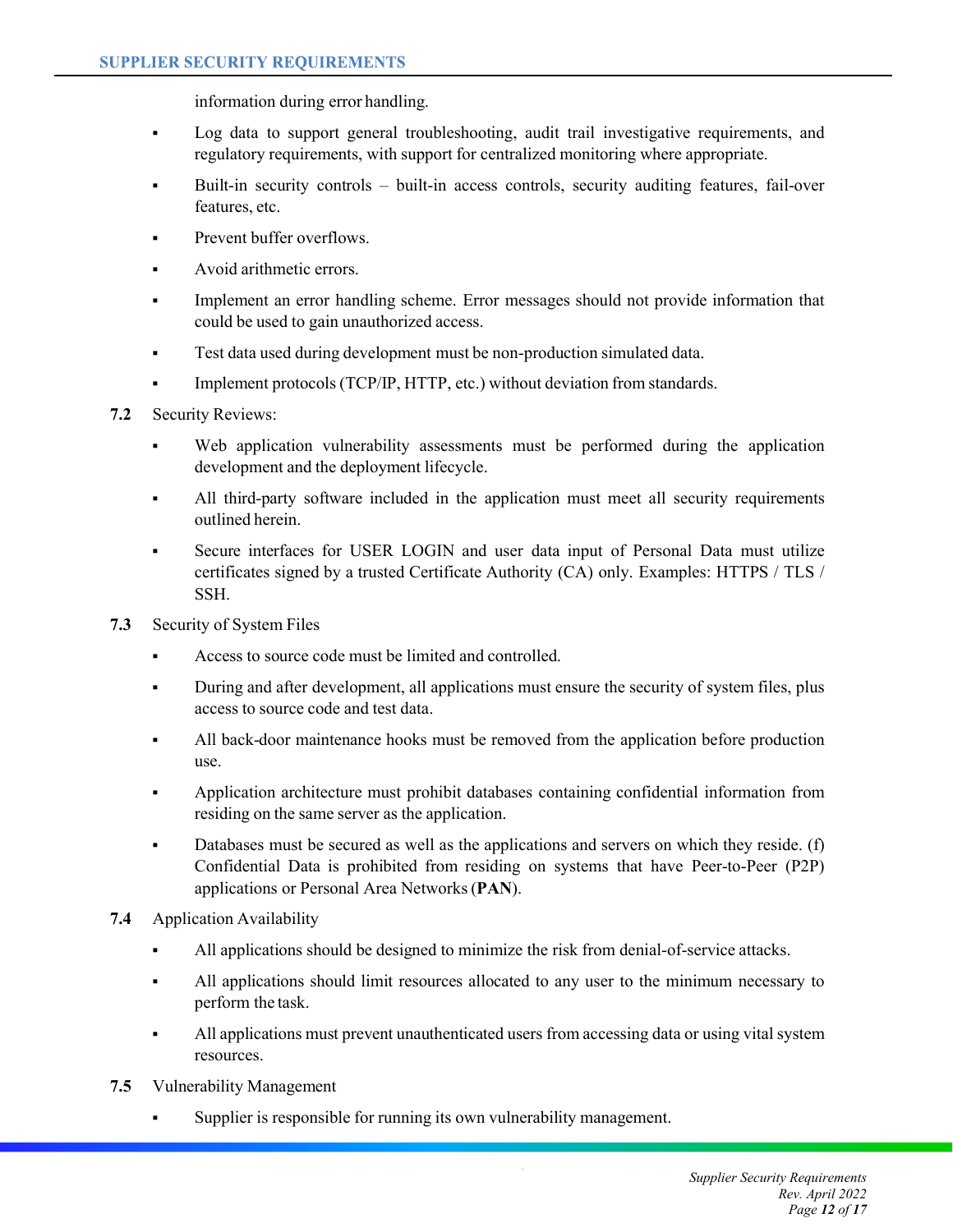- In addition, We require daily vulnerability scans performed on all internet facing web sites where branded content and is the primary site owner or 'Trellix' is part of the URL. We use the Company Secure vulnerability scanning solution. Vulnerabilities will be reported to the Supplier for remediation. The Supplier can request information for: vulnerability reports, demonstration of the vulnerabilities (when available) and remediation support. We do not charge the Supplier for the Secure scanning service.
- We require daily access to the reports.
- ß Upon identification of security vulnerabilities in a production application, the Supplier must remediate within the following timelines:

Critical: 7 days

High: 30 days

Medium: 90 days

Low: 180 days

- ß If the security vulnerabilities identified by the Company vulnerability scanning process have not been addressed in the above timelines, We may shut down the web site until the vulnerabilities are remediated. Returning the site to production status requires the site to pass a scan for Company Compliance.
- We consider a web site compliant when Company security standards are met. Company Security will notify Suppliers of each of the security standards not met.
- ß Any changes to the architecture or function of a service or data model in the cloud must first be reviewed and approved by Us.
- ß Applications that require physical separation cannot be on a cloud-based service.
- ß Cloud vendors are required to have background checks and validation of employees with privileged account access. This includes any third-party vendors that may contract with those vendors and have privileged access as well.

# **8. NETWORK & CLIENT SECURITY**

## **8.1 Remote Access**

- ß There should be no dial-in modems on the network without secondary authentication. (Dial back is not authentication).
- ß Outbound modems (*such as for paging*) must have inbound calls disabled.
- **8.2** Client Security
	- **•** Patching of security vulnerabilities to the operating system and software must meet or exceed the service level interval defined by the vendor for the threat level of the vulnerability.
	- ß Clients must have Malware protection with automatic signature updates.
	- ß Systems located in an unsecured area and attached to the Supplier network must not access systems and network segments containing confidential data.
	- ß All client systems that access confidential data, whether in use or not, must be physically secured.
	- ß Client systems which access confidential data from secured locations must have a password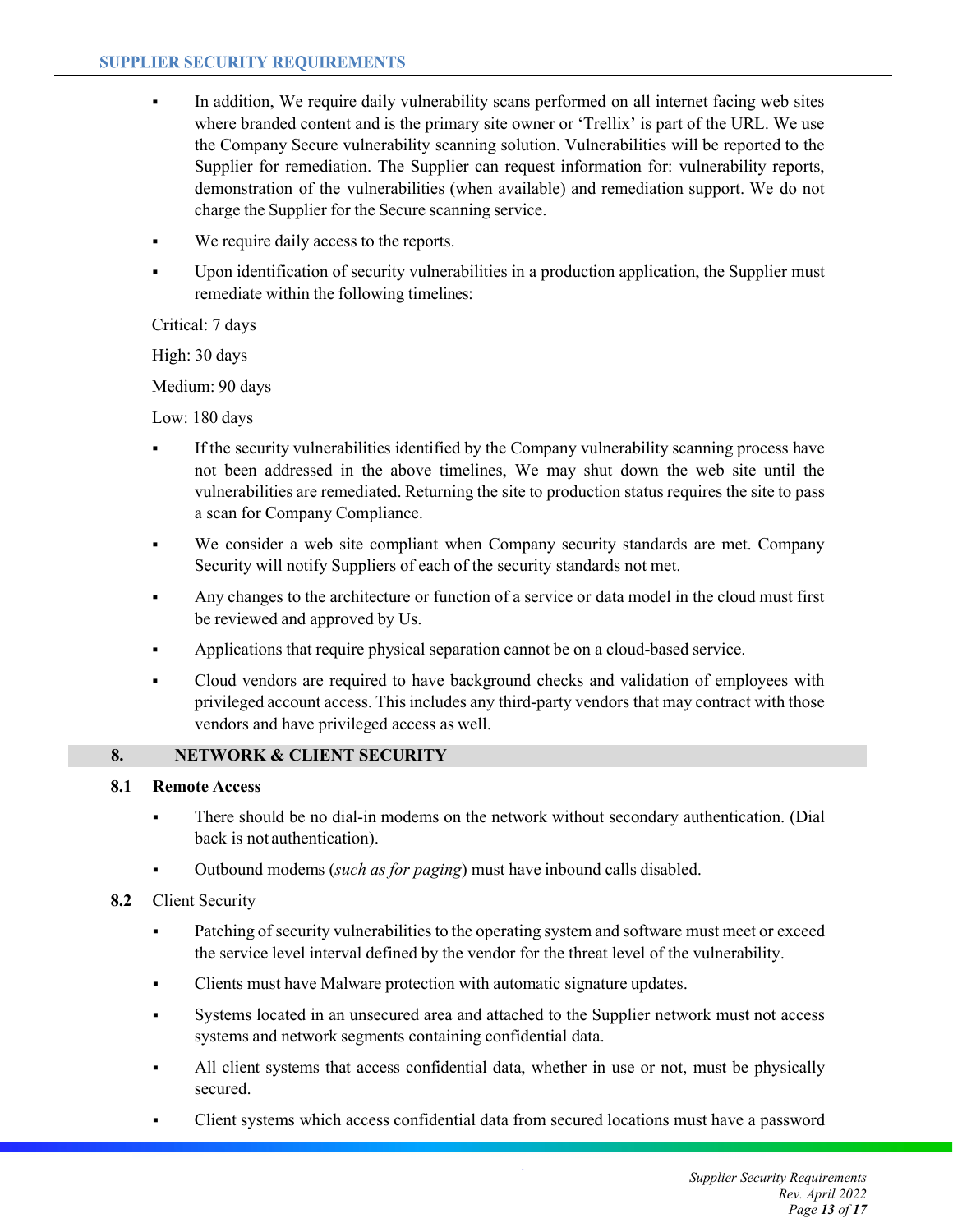protected screen saver or automated logoff after no more than 15 minutes of inactivity of account access. This includes any third-party vendors that may contract with those vendors and have privileged access as well.

#### **9. FIREWALL SETUP**

- Internet Metwork segments connected to the Internet must be protected by a firewall and configured to secure all devices behind it.
- ß All system security and event logs are reviewed regularly for anomalies, and available to Us in the event of an incident.
- ß Unused ports and protocols must be disabled.
- ß Firewalls must be configured to prevent address spoofing.
- ß Only TCP ports should be used for web applications.
- ß Supplier firewalls must be configured to allow scanning of Company Web applications. Company scanning source IP addresses willbe provided to Suppliers.

#### **10. DATA SECURITY**

#### **10.1 Data Classification and Handling**

- ß Appropriate security measures must be in place to address data handling, access requirements, data storage and communications (intransit).
- ß All Company data is Confidential.
- **10.2** Privacy Management
	- ß Applications such as "Software as a Service" used by Us to collect Personal Data must have the URL for the Company Privacy Statement embedded into the web page where Personal Data is collected. It is available in all languages.
	- Where applicable, individuals must be given the opt-in choice to participate prior to providing their Personal Data. Opt-in selection boxes are not pre-selected by default.
	- ß Where applicable, the system should have the capability of allowing individuals to access update or delete their Personally Identifiable Information or unsubscribe when requested. This can be an automated or manual process. The process must be clearly explained to the individual.
	- ß System must not transfer Personal Data to other systems or be used for purposes other than specified.
	- ß System must have appropriate security controls to avoid unauthorized access, disclosure and / or use or modification of individuals' Personal Data.
	- ß The system must adhere to the Federal Trade Commission's CAN-SPAM Act if it:
	- ∑ Requests input of Personal Data from an individual to complete "Email to a Friend" notifications, or
	- The system offers online, subscription-based communication services.
- **10.3** Data Protection Security
	- ß Suppliers are responsible for data protection, privacy compliance, and security control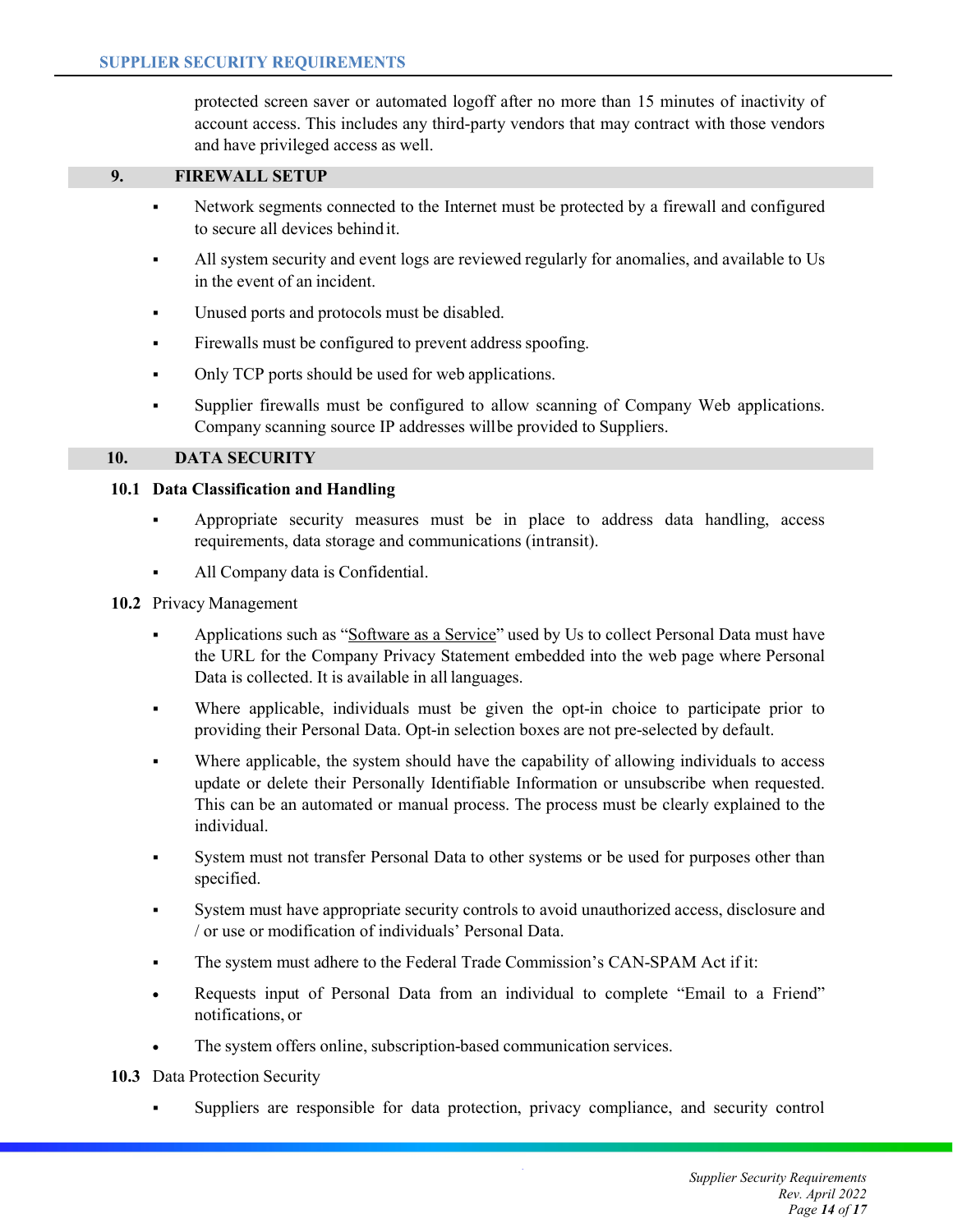validation/ certification of their subcontractors.

- 1. For data classified as Confidential, Confidential Internal Use Only or Restricted, data should be encrypted using AES-128 or stronger.
	- ß To protect data Integrity, data should be hashed using SHA-256 or stronger.
	- ß All Confidential hard copy data that is no longer required must be shredded by use of a crosscut shredder.
	- ß The print process must be adequately secured to prevent unauthorized disclosure/access.
	- ß Extra precautions must be in place to protect the confidential data stored on portable systems or mobile devices. Devices and data must be stored securely when not in use.
	- ß Portable systems with confidential data must not transfer data by use of Personal Area **Networks**
	- Web sites and applications must be backed up in accordance with Business Continuity and Disaster Recoveryrequirements.
	- ß Supplier must secure all backup media during transportation and in storage.
	- ß Supplier should catalog all media so that a missing storage unit (and which unit it is) shall be easily identified. Supplier should not label media in such a way that it discloses the data it contains or its owner company in a manner that is easily identified by an outsider.
	- ß Supplier should maintain system and application backups that support a total system restore for a 30-day period as a minimum. Backup media must be on separate media from the system.
	- ß Supplier must destroy all confidential data within 30 days of termination of Supplier contract. Copies of Confidential Data on system backup media that is co-mingled with other system data are not included.

### **11. EXTRANET REQUIREMENTS**

- All extranet connectivity into the Company must be through secure communications.
- ∑ All data exchanged with Us for mission or business critical functions, (B2B), require secure intercompany communications (ICC) implemented by Company IT Engineering services. The Company program manager is responsible for communications funding and will arrange for Suppliers to engage with the Company engineering services team.
- Supplier is responsible for implementing the secure protocols at their sites

### **12. DEVIATION FROM USE**

Any deviation from the requirements of this standard must be approved in writing by Company Information Security.

### **13. DURATION**

This standard will remain in effect until cancelled or modified by the Company Chief Information Security Officer.

# **14. DEFINITIONS AND ABBREVIATIONS**

Capitalized terms not defined herein shall have the meaning ascribed to such terms in the Agreement.

**Application Security:** Refers to protecting data processed by an application, as well as the integrity and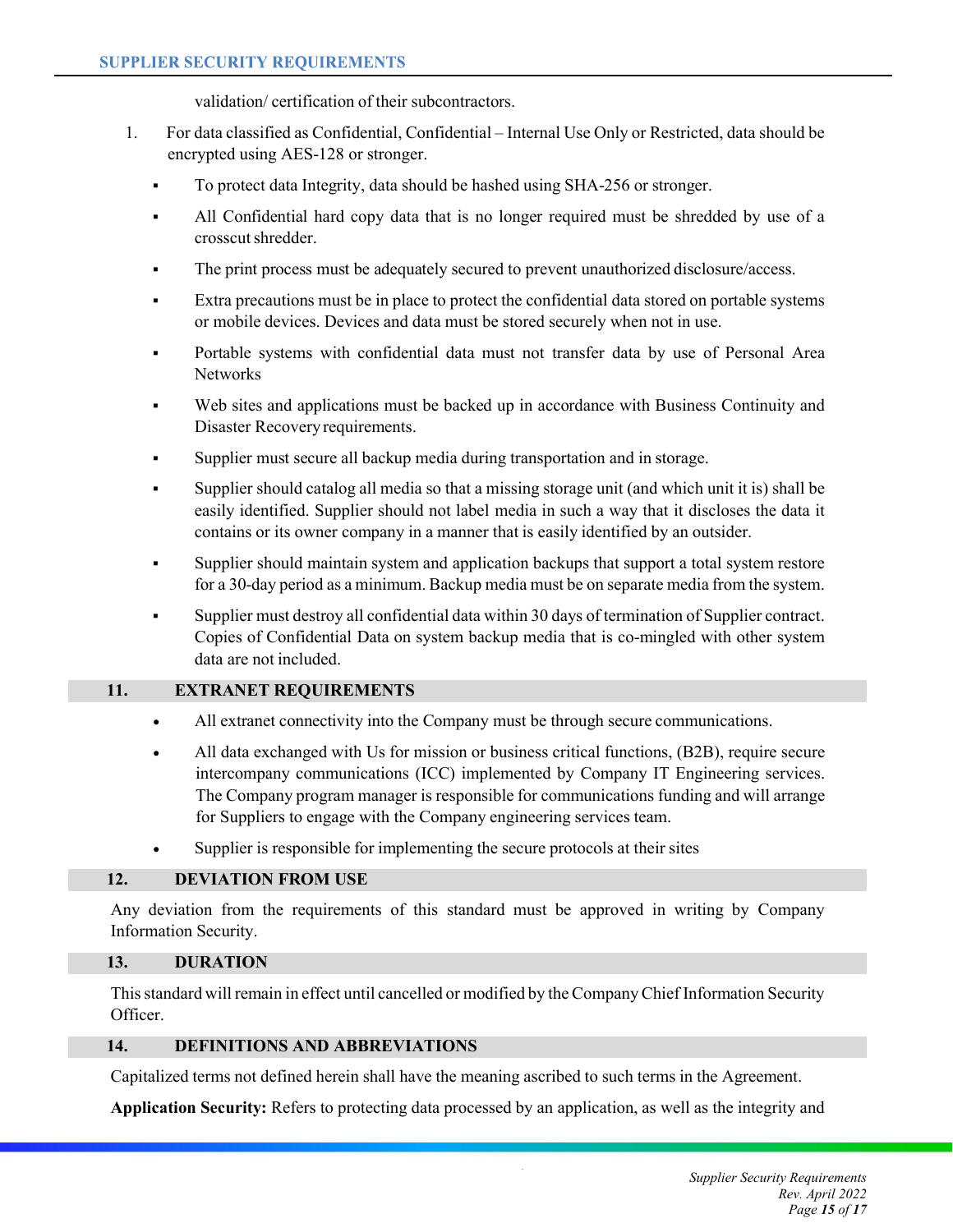availability of services provided by the application.

**Business Critical**: Loss that indirectly impacts a Mission Critical function, or directly impacts a business unit's primary function is considered Business Critical.

**Cloud Computing:** Computing resources, software and data delivered as a hosted service over the Internet. The computing resources are dynamically scalable and often virtualized. The services are accessible anywhere that provides access to networking infrastructure.

**California Consumer Privacy Act of 2018** or "**CCPA**": means Cal. Civ. Code § 1798.100, *et seq.*, as amended

**Confidential Data:** Information with restricted access limited to those individuals with a need to know.

**Content Moderation:** A business process where content is reviewed and approved by Us or a Company representative with the appropriatetraining before it is viewable by others.

**Content Monitoring:** A business process where content is reviewed (and removed if necessary) by Us or a Company representative with theappropriate training after it is viewable by others.

**Data Protection Laws:** means EU Data Protection Laws, the CCPA, and, to the extent applicable, the data protection or privacy laws of any other country.

**EU Data Protection Laws:** means the GDPR and any local data protection laws applicable in the EEA.

**EEA:** means the European Economic Area and Switzerland.

**External Facing (Public):** Information available without approval or authentication.

**GDPR:** means the European Union (EU) General Data Protection Regulation 2016/679.

**Information Security Incident**: means any occurrence involving the compromise of Company Confidential Information through the accidental or unlawful destruction or loss of Confidential Information or the unauthorized collection, use, copying, modification, disposal, disclosure, or access of Confidential Information including Personal Data.

**Mission Critical:** Loss that directly impacts Our ability to Book, Build, Ship, Order, Pay, Close or Communicate is considered Mission Critical.

**Moderation:** A business process where Company personnel or a contracted agent reviews and either approves or rejects user generated content (UGC) based on the business situation. Automated moderation is when computerized searches are performed on UGC to screen the input for unwanted or malicious input. Community moderation for appropriateness of content is reporting by the user community of violations of content afterit is posted.

**Physical Security:** Measures taken to protect systems, buildings, and related support infrastructure against threats from the physical environment.

**Personal Data:** shall have the same meaning as in the Data Protection Laws.

**Privacy:** An individual's right to have a private life, to be left alone and to be able to decide when their personal information is collected, used, or disclosed.

**User Generated Content (UGC):** Content input into a web application either by text input or rich media such as pictures, audio and videos via file uploads or widgets.

**Unsecured Area:** Areas that are not controlled by physical access security measures. Some examples include: the lobby of an access-controlled building or a warehouse delivery dock with PC access to corporate systems.